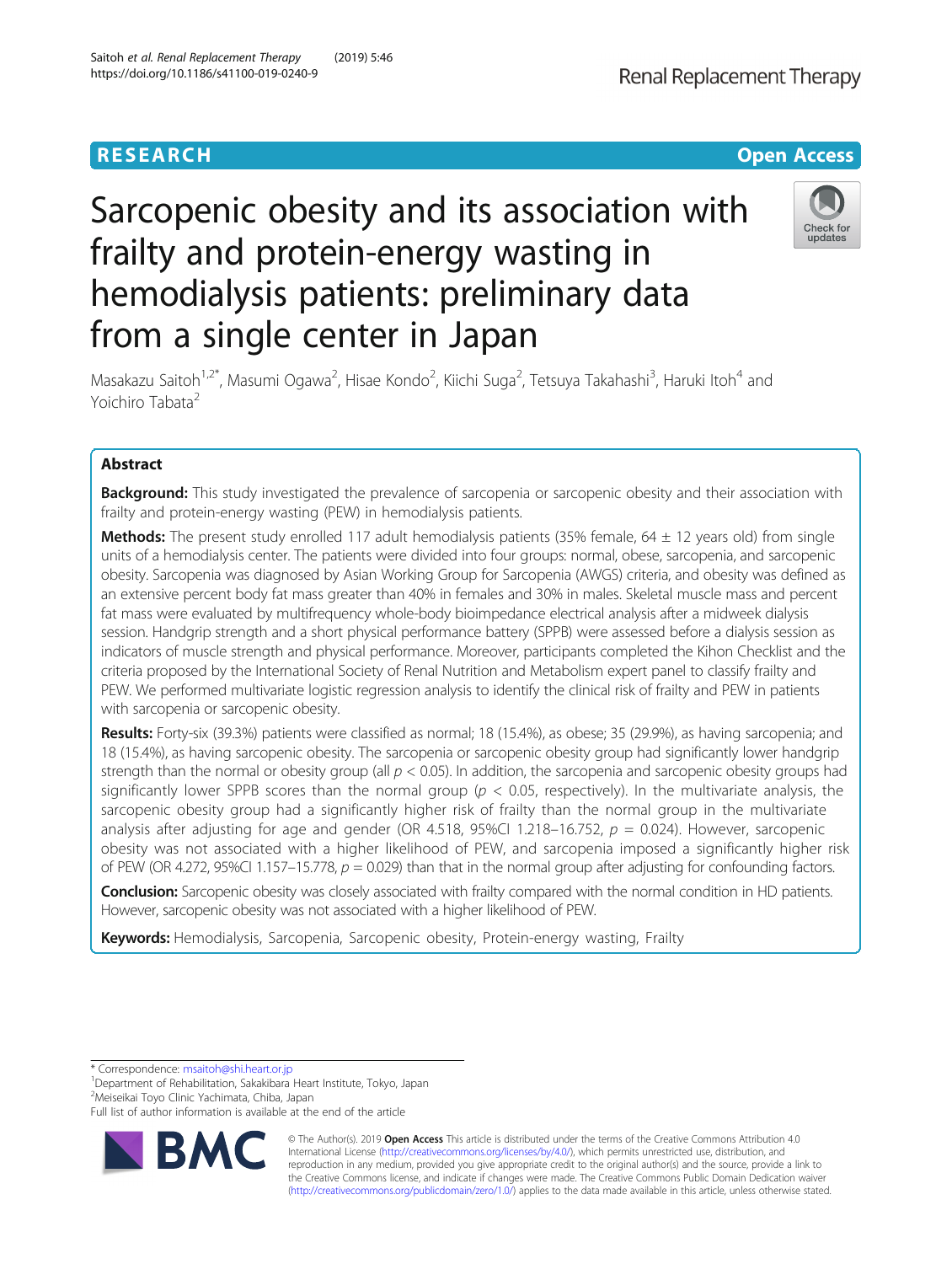# Introduction

Obesity is an independent risk factor for morbidity or mortality in the general population  $[1]$  $[1]$ . However, the survival rate of obese patients with hemodialysis (HD) is reported to be better than that of normal weight HD patients [[2](#page-7-0)], which has been referred to as the "obesity paradox." This phenomenon has been explained as "reverse epidemiology" [\[2](#page-7-0)]. In brief, underweight patients or patients with weight loss over time show worse outcomes [\[2](#page-7-0)]. Sarcopenia is a common comorbidity in elderly patients with HD, particularly those who are underweight or have undergone weight loss [[3\]](#page-7-0).

Several studies have shown that obesity can coexist with sarcopenia [\[3](#page-7-0)], which is termed sarcopenic obesity. Although both sarcopenia and obesity are linked to functional impairment, frailty or disability, particularly sarcopenic obesity, also has been associated with worse morbidity and mortality than either sarcopenia or obesity alone [\[4](#page-7-0)]. However, the diagnostic criteria for sarcopenic obesity are not universally established [\[5\]](#page-8-0), and its association with frailty and protein-energy wasting (PEW) has not yet been revealed in HD patients.

The understanding that sarcopenic obesity plays a critical role in several common comorbidities, including frailty and PEW, has led to therapeutic approaches that target different aspects of sarcopenic obesity in HD patients. Therefore, the objective of this study was to investigate the variability in the prevalence of sarcopenic obesity in HD patients, as well as its risk for frailty and PEW.

# **Methods**

### Subjects

The present study enrolled 117 adult HD patients (35% female,  $64 \pm 12$  years of age) from single units of Meiseikai Toyo Clinic, Japan. Patients were eligible to participate if they were over 18 years of age, had received maintenance HD for at least 6 months, and were able to provide informed consent. This study complied with the principles of the Declaration of Helsinki regarding investigations in humans and was approved by the institutional review boards at the Meisei-kai Toyo clinic. Study collaborators interviewed patients before or during a dialysis session, obtained recent clinical and laboratory data from medical records, and measured muscle strength and physical performance prior to the start of the dialysis session. In addition, study collaborators measured the body composition using a bioimpedance electrical analysis (BIA) after a midweek dialysis session. The various phenotype of interest to this study were sarcopenia, sarcopenic obesity, frailty, anorexia, malnutrition, and PEW (Table [1](#page-2-0)).

# Measurements of body fat and skeletal muscle mass

Skeletal muscle mass was evaluated by multifrequency whole-body BIA after a midweek dialysis session. BIA was measured after dialysis for clinical reasons. The fat mass or skeletal muscle value measured by BIA before dialysis does not distinguish the effect of water retention, including extracellular water and intracellular water. The seca mBCA515 (seca®, Hamburg, Germany), which is an integrated platform with a handrail system, was used. Electrodes were placed in the ascending handrail, of which two were chosen depending on the subject's height. Patients had to stand upright with the arms outstretched. Another two pairs of electrodes contacted the soles of the feet. The consecutive measurements were performed within a 1-min period. The prediction equations for fat free mass, total body water, and extracellular water were validated by a prior study [[12](#page-8-0)]. Fat mass was calculated as the difference between body weight and fat free mass  $[13]$  $[13]$ . Resistance  $(R)$  and reactance  $(Xc)$  values obtained at 5 and 50 kHz for different body segments were used in the prediction equations. The reference values of fat mass or skeletal muscle mass in the Japanese population were validated [\[14](#page-8-0)].

### Definition of sarcopenia and sarcopenic obesity

Muscle was calculated with BIA, which has been identified as a feasible, valid, and reliable method for measuring muscle mass by the Working Group on Sarcopenia in Older People (EWGSOP) or Asia Working Group for Sarcopenia (AWGS) [\[6](#page-8-0)]. Appendicular skeletal muscle mass (ASM) was measured by BIA, and then the skeletal muscle mass index (SMI) was calculated as ASM (kg)/ height  $(m)^2$ . The cutoff value of SMI for muscle wasting was  $\langle 7.0 \text{ kg/m}^2 \rangle$  in men and  $\langle 5.7 \text{ kg/m}^2 \rangle$  in women. Sarcopenia was diagnosed according to the AWGS criteria; it was based on evidence of low muscle mass plus either low muscle strength or low physical performance. Obesity was defined as an extensive percent body fat mass greater than 40% in females and 30% in males, as described in prior studies [\[7](#page-8-0)]. In the present study, sarcopenic obesity was defined by a combination of sarcopenia diagnosed by the AWGS criteria and higher percent fat mass.

# Muscle strength and physical performance

Low muscle strength was based on the measurement of handgrip strength and assessed on the nonfistula hand before a dialysis session using a Jamar® Hydraulic Hand Dynamometer (Patterson Medical, Warrenville, IL, USA). Handgrip strength measurements were repeated in two trials for both the dominant hand and nondominant hand. Patients were seated on a chair with the elbow bent at a 90° angle and the shoulder, forearm, and wrist in a neutral position [[15\]](#page-8-0). Patients were directed to press on the handle with as much force as possible to obtain the maximum handgrip strength for 5 s. The best results for each hand were recorded, and the average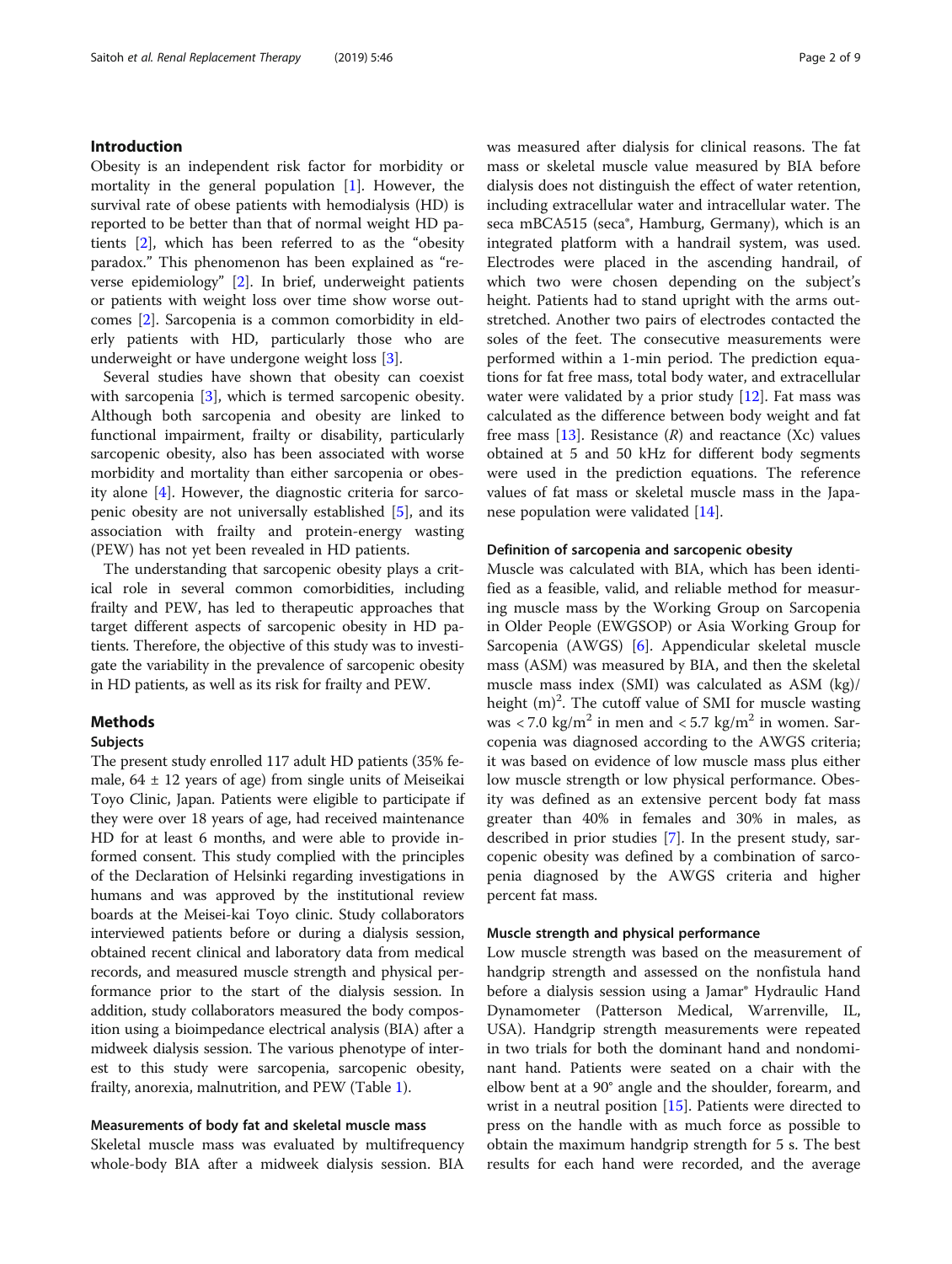| Page 3 o |  |
|----------|--|
|          |  |

<span id="page-2-0"></span>

| Phenotype             | Assessment               | Definition                                                                                                                                                                                                                                                                                                                                                                                                                                                                                                                                                                                                                             | Reference         |
|-----------------------|--------------------------|----------------------------------------------------------------------------------------------------------------------------------------------------------------------------------------------------------------------------------------------------------------------------------------------------------------------------------------------------------------------------------------------------------------------------------------------------------------------------------------------------------------------------------------------------------------------------------------------------------------------------------------|-------------------|
| Sarcopenia            | AWGS<br>criteria         | Sarcopenia is defined as the presence of low muscle mass plus either low muscle strength or low<br>physical performance<br>• Low muscle mass; skeletal muscle index < 7.0 kg/m <sup>2</sup> in men, 5.7 kg/m <sup>2</sup> in women<br>• Low muscle strength; handgrip strength $<$ 26 kg in men, $<$ 18 kg in women                                                                                                                                                                                                                                                                                                                    |                   |
| Obesity               | % Body fat               | Obesity is defined as an extensive percent body fat mass<br>Obesity $\geq$ 30% in men, $\geq$ 40% in women                                                                                                                                                                                                                                                                                                                                                                                                                                                                                                                             | $[7]$             |
| Sarcopenic<br>obesity |                          | Sarcopenic obesity is defined as the presence of both sarcopenia and obesity                                                                                                                                                                                                                                                                                                                                                                                                                                                                                                                                                           |                   |
| Malnutrition          | GLIM criteria            | Malnutrition is defined as present if the patients met at least one criterion from phenotypic and<br>etiologic component<br>• phenotypic component<br>- Non-volitional weight loss; 5% over 6months or 10% over 6months<br>- Low body mass index; < 18.5 kg/m <sup>2</sup> if 70 years old, < 20 kg/m <sup>2</sup> if $\geq$ 70 years old<br>- Reduced muscle mass; Skeletal muscle index < 7.0 kg/m2 in men, < 5.7 in female)<br>etiologic component<br>- Reduced food intake or assimilation; $\leq$ 50% of energy requirements within 1 week<br>- Disease burden or inflammatory condition; acute injury or chronic disease-related | [8]               |
| Anorexia              | <b>SNAQ</b>              | SNAQ score is the sum of each item score<br>Anorexia $<$ 14 points                                                                                                                                                                                                                                                                                                                                                                                                                                                                                                                                                                     | $\lceil 9 \rceil$ |
| Frailty               | Kihon<br>Checklist       | Kihon Checklist score is divided into three categories as follow;<br>• Robust 0-3 points<br>• Pre-frailty 4-7 points<br>$\cdot$ Frailty $\geq$ 8 points                                                                                                                                                                                                                                                                                                                                                                                                                                                                                | [10]              |
| PEW                   | <b>ISRNM</b><br>criteria | PEW was defined as a PEW score $\geq$ 3 point<br>· Serum albumin < 3.8 g/dl<br>• BMI < 23 kg/m <sup>2</sup> or unintentional weight loss (> 5% over three month or > 10% over 6 months)<br>$\cdot$ sCr/BSA 380 µmol/L/m <sup>2</sup><br>$\cdot$ nPNA < 0.8 g/kg/day                                                                                                                                                                                                                                                                                                                                                                    | [11]              |

AWGS Asia working group for sarcopenia, GLIM The Global Leadership Initiative on Malnutrition, SNAQ simplified nutritional appetite questionnaire, PEW protein energy wasting, ISRNM International society of renal nutrition and metabolism, BMI body mass index, sCr/BSA serum creatinine normalized by the body surface area, nPNA normalized protein nitrogen appearance

value of maximum handgrip strength was calculated. Low muscle strength was defined as a handgrip strength of less than 26 kg in men and 18 kg in women.

Short physical performance battery (SPPB) were evaluated as indicators of functional status and physical performance, as previously described [\[16\]](#page-8-0). The SPPB consisted of three components of the physical performance test: a balance test, 4 m walking test, and repeat chair stand test. Three performance tests were scored from 0 to 4 points. The balance test consisted of three balance tests including side-by-side, semitandem, and tandem stands for 10 s each. Patients were asked to walk a marked 4 m course at comfortable pace. Poor physical performance was defined as a usual gait speed of  $\leq 0.8$ m/s. A five-repetition chair stand test required patients to stand up from and sit down on a 40 cm height armless chair as quickly as possible, five times. Patients folded their arms across their chest and were instructed to stand up completely. Patients had SPPB scores ranging from 0 to 12 points, and lower SPPB scores indicated restricted physical function.

All patients completed the Japanese version of EAT-10 (J-EAT-10), which is a reliable, valid, and practicable screening to assess dysphagia symptom severity. The J-EAT-10 included ten questions, and each question was

scored from 0 (no problem) to 4 (severe problem). A higher J-EAT-10 sum score indicated a self-perception of poor swallowing function. Dysphagia was defined as a J-EAT-10 sum score  $\geq$  3 points as described in a prior study [[17,](#page-8-0) [18](#page-8-0)].

# Assessment of malnutrition and anorexia

Patients were asked to respond to a Mini Nutritional Assessment short form (MNA-SF) [\[19](#page-8-0)]. The MNA-SF comprises a 6-item questionnaire: food intake, weight loss, mobility, psychological or acute disease stress, neuropsychological problems, and body mass index. MNA-SF scores range from 0 to 14 points, with lower scores indicating a suspected risk of malnutrition. MNA-SF scores  $\leq 11$  were defined as being at risk of malnutrition and receiving a subsequent nutritional assessment. The Global Leadership Initiative on Malnutrition (GLIM) criteria diagnose malnutrition using two components: phenotype and etiologic criteria. Malnutrition was defined as present if the patients met at least one criterion from each phenotypic and etiologic component [\[8](#page-8-0)]. The prevalence of malnutrition was evaluated according to the GLIM criteria.

Participants completed the Japanese version of the Simplified Nutritional Appetite Questionnaire (SNAQ)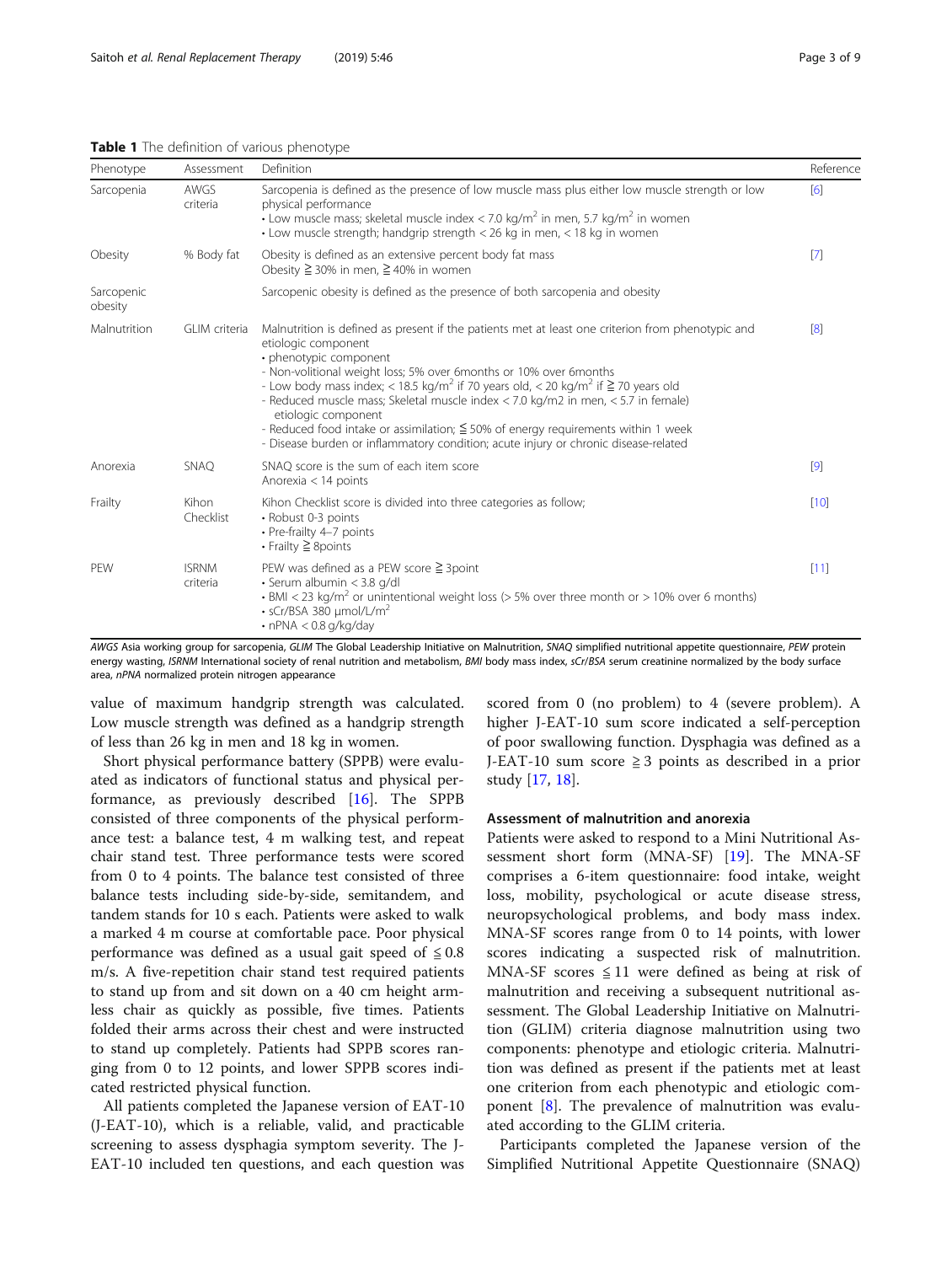[[9\]](#page-8-0). The SNAQ is a 4-item single-domain questionnaire that is verbally labeled on a 5-point Likert scale. The total SNAQ score is the sum of each item score; a lower score indicates more appetite deterioration, and a score of 13 and lower has been proposed as being diagnostic for anorexia. SNAQ is sufficiently reliable and valid for assessing appetite among community-dwelling older adults in Japan [[20\]](#page-8-0). Moreover, SNAQ has a good predictive ability for future protein-energy malnutrition [[21\]](#page-8-0).

## Assessment of frailty

Participants completed the Kihon Checklist, which is a useful tool for frailty screening including physical, emotional, and social aspects [\[10\]](#page-8-0). The Kihon Checklist consists of a 25-item questionnaire with two categories (yes/ no questions). The total Kihon Checklist score is the sum of each item score, and the Kihon Checklist score is divided into three categories: robust (0 to 3 points), prefrailty (4 to 7 points), and frailty ( $\geq 8$  points).

#### Definition of PEW

The criteria proposed by the International Society of Renal Nutrition and Metabolism (ISRNM) expert panel were used to classify PEW [\[11\]](#page-8-0), which has been described elsewhere [[22\]](#page-8-0). PEW was scored as the grading of 1 selected item in each of the four categories of wasting syndrome as follows: serum albumin, body mass index or unintentional weight loss, predialysis serum creatinine normalized by the body surface area (sCr/ BSA), and normalized protein nitrogen appearance (nPNA). The cutoff values were as follows: serum albumin, 3.8 g/dL; BMI, 23 kg/m<sup>2</sup> or unintentional weight loss (5% over 3 month or 10% over 6 months); sCr/BSA, 380  $\mu$ mol/L/m<sup>2</sup>; and nPNA, 0.8 g/kg per day. BSA was estimated by the following formula: Body surface  $(cm<sup>2</sup>)$ = (weight)  $0.425 \times$  (height)  $0.725 \times 0.007184$ . A lower value than the cutoff value was scored as 1 point, and the PEW score was calculated as the sum of the four-item score. PEW was defined as a PEW score  $\geq 3$  points as described by previous studies.

#### Statistical analysis

Clinical characteristics are described as the mean ± SD and as counts and percentages as appropriate. Continuous data were tested using one-way analysis of variance (ANOVA) to determine whether there were any statistically significant differences among the means of four groups, and categorical or dichotomous variables were compared using Pearson's chi-squared test. To adjust the effect of potential confounders for sarcopenia and obesity, multivariate logistic regression models of frailty, risk of malnutrition, and PEW were performed, and odds ratios (ORs) and 95% confidence intervals (95% CI) were estimated. Statistical analyses were performed using SPSS software, version 21, and in all statistical calculations, a two-tailed  $p < 0.05$  was considered statistically significant.

## Results

One hundred seventeen patients with complete major data were included in the analysis. The average age of patients in the analysis was  $64 \pm 12$  years; 35% of patients were female; dialysis vintage was  $7 \pm 6$  years.

Table [2](#page-4-0) shows the difference in clinical characteristics. The patients were divided into four groups on the basis of sarcopenia and obesity: 46 (39.3%) patients were normal, 18 (15.4%) were obese, 35 (29.9%) had sarcopenia, and 18 (15.4%) had sarcopenic obesity. Serum creatinine levels in the sarcopenic obesity and sarcopenia groups were significantly lower than those in the normal and obesity groups (all  $p < 0.05$ ). Moreover, the SMI in the sarcopenic obesity and sarcopenia groups was significantly lower than that in the normal group ( $p < 0.05$ , respectively). However, the prevalence of muscle wasting in the normal and obesity groups was 68% and 94%, respectively. BMI and %fat mass in sarcopenic obesity were significantly higher than those in the normal and sarcopenia groups (all  $p < 0.05$ ). The sarcopenia group was significantly older than the normal group. However, there were no significant differences among the four groups related to dialysis efficacy, protein intake, swallowing function, and appetite.

Figure [1](#page-5-0) shows the results of muscle strength and physical performance. The sarcopenia and sarcopenic obesity groups had a significantly lower handgrip strength than the normal and obesity groups (all  $p \lt \theta$ 0.05). In addition, the sarcopenia and sarcopenic obesity groups had significantly lower SPPB sum scores than the normal group (all  $p < 0.05$ ). However, the usual gait speed and five-time chair stand test were not associated with sarcopenia/obesity categories.

Figure [2](#page-5-0) shows the prevalence of nutritional status, dysphagia, and anorexia. Our findings demonstrated that 22% of subjects in the normal group, 11% in the obese group, 45% in the sarcopenia group, and 18% in the sarcopenic obesity group exhibited at risk of malnutrition based on the MNA-SF ( $p < 0.05$ ) (Fig. [2](#page-5-0)a). In addition, the prevalence of malnutrition was 15% in the normal group, 11% in the obese group, 34% in the sarcopenia group, and 12% in the sarcopenic obesity group, as assessed by GLIM criteria ( $p = 0.07$ ) (Fig. [2a](#page-5-0)). Our findings demonstrated that 18% of subjects in the normal group, 15% in the obese group, 13% in the sarcopenia group, and 12% in the sarcopenic obesity group exhibited dysphagia based on the J-EAT-10 ( $p = 0.95$ ) (Fig. [2b](#page-5-0)). The prevalence of anorexia was 47% in the normal group, 38% in the obese group, 52% in the sarcopenia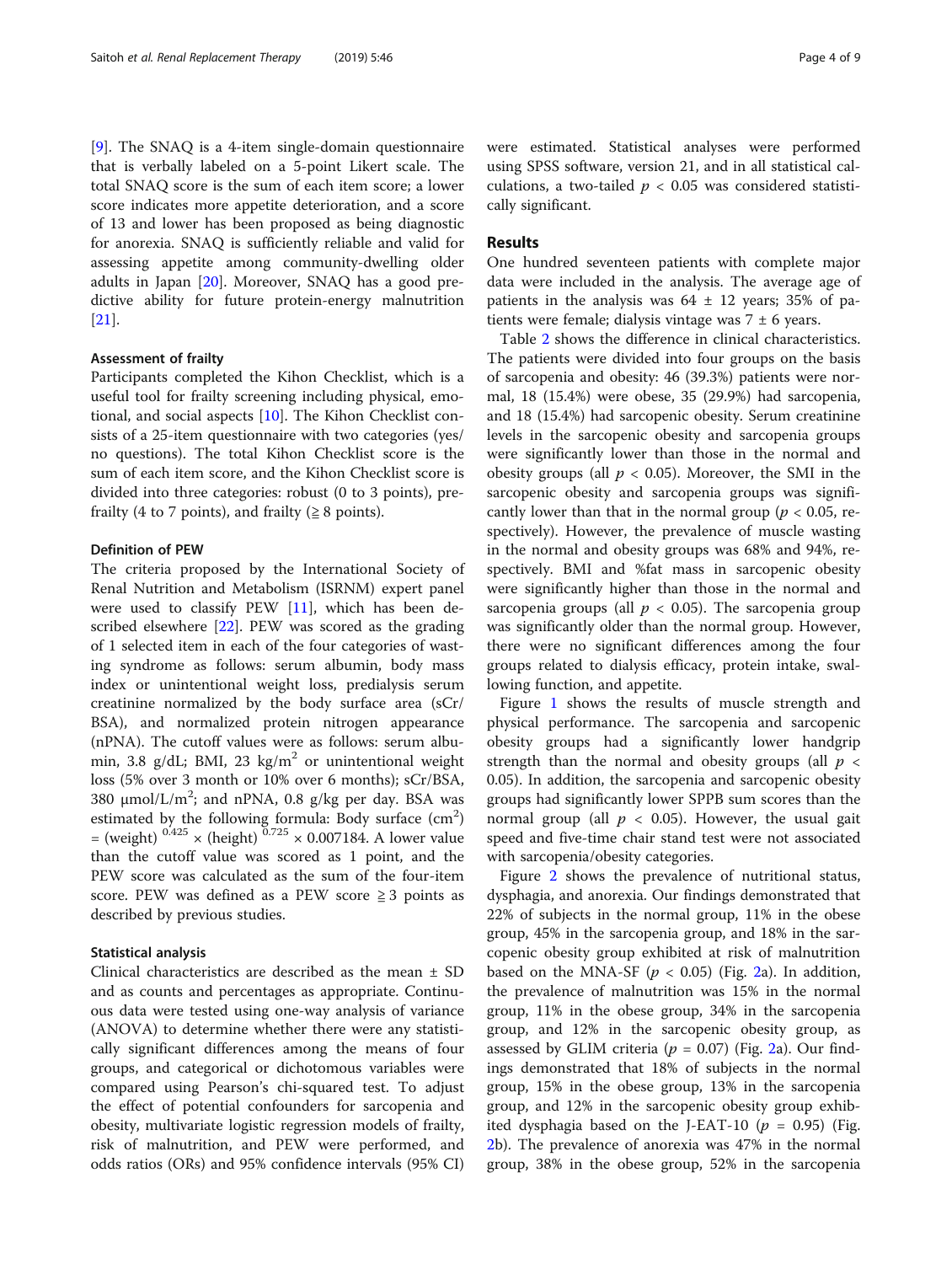### <span id="page-4-0"></span>Table 2 Clinical characteristics

|                                               | Normal ( $n = 46$ ) | Obese $(n = 18)$ | Sarcopenia ( $n = 35$ ) | Sarcopenic obesity ( $n = 18$ ) | $p$ value |
|-----------------------------------------------|---------------------|------------------|-------------------------|---------------------------------|-----------|
| Age, years                                    | $60 \pm 12$         | $62 \pm 12$      | $70 \pm 12 +$           | $67 \pm 9$                      | 0.002     |
| Female, $n$ (%)                               | 11(24)              | 8(44)            | 12(34)                  | 10(56)                          | 0.088     |
| BMI, $kg/m2$                                  | $23.6 \pm 3.5$      | $27.1 \pm 5.8 +$ | $20.8 \pm 2.8 +$        | $26.3 \pm 4.6$ †§               | < 0.001   |
| HD vintage, years                             | 7 ± 5               | $8 \pm 5$        | 7 ± 7                   | $5 \pm 5$                       | 0.535     |
| Comorbidity                                   |                     |                  |                         |                                 |           |
| Hypertension, n (%)                           | 45 (98%)            | 18 (100%)        | 33 (94%)                | 15 (83%)                        | 0.080     |
| Dyslipidemia, n (%)                           | 15 (33%)            | 3(17%)           | 8 (24%)                 | 6 (33%)                         | 0.525     |
| Diabetes mellitus, n (%)                      | 24 (52%)            | 11 (61%)         | 16 (46%)                | 14 (78%)                        | 0.144     |
| Laboratory data                               |                     |                  |                         |                                 |           |
| Hb, g/dL                                      | $10.5 \pm 1.1$      | $10.4 \pm 1.1$   | $10.4 \pm 1.4$          | $10.6 \pm 1.0$                  | 0.921     |
| sCr, mg/dL                                    | $11.7 \pm 2.7$      | $11.9 \pm 2.2$   | $9.9 \pm 2.5$ †‡        | $9.5 \pm 2.5$ †‡                | 0.001     |
| BUN, g/dL                                     | $63.2 \pm 15.5$     | $62.4 \pm 14.8$  | $55.8 \pm 17.8$         | $58.8 \pm 14.6$                 | 0.209     |
| Alb, mg/dL                                    | $3.7 \pm 0.3$       | $3.8 \pm 0.3$    | $3.6 \pm 0.3$           | $3.7 \pm 0.3$                   | 0.093     |
| P, pg/dL                                      | $5.8 \pm 1.3$       | $5.8 \pm 1.2$    | $5.4 \pm 1.2$           | $5.5 \pm 1.6$                   | 0.497     |
| Ca, mg/dL                                     | $8.9 \pm 0.7$       | $8.8 \pm 0.9$    | $8.7 \pm 0.7$           | $8.8 \pm 0.8$                   | 0.721     |
| K, mg/dL                                      | $4.9 \pm 0.8$       | $5.1 \pm 0.5$    | $4.8 \pm 0.7$           | $5.1 \pm 0.7$                   | 0.425     |
| CRP, mg/dL                                    | $0.5 \pm 1.2$       | $0.3 \pm 0.3$    | $0.4 \pm 0.7$           | $0.9 \pm 2.3$                   | 0.463     |
| KT/V                                          | $1.3 \pm 0.2$       | $1.4 \pm 0.2$    | $1.3 \pm 0.3$           | $1.3 \pm 0.3$                   | 0.809     |
| nPNA, g/kg/day                                | $0.9 \pm 0.2$       | $0.9 \pm 0.2$    | $0.8 \pm 0.2$           | $0.8 \pm 0.2$                   | 0.558     |
| MNA-SF, points                                | $12.5 \pm 1.9$      | $13.2 \pm 1.3$   | $11.6 \pm 1.7 \pm$      | $12.6 \pm 1.8$                  | 0.008     |
| EAT-10, points                                | $1.3 \pm 3.6$       | $0.4 \pm 1.1$    | $1.5 \pm 4.1$           | $0.6 \pm 1.4$                   | 0.619     |
| SNAQ, points                                  | $14.6 \pm 2.7$      | $14.7 \pm 1.7$   | $14.4 \pm 2.5$          | $15.1 \pm 1.3$                  | 0.795     |
| % Fat mass, %                                 | $18.8 \pm 8.5$      | $37.8 \pm 5.3 +$ | $22.2 \pm 4.7 \pm$      | $38.1 \pm 5.9$ †§               | < 0.001   |
| Skeletal muscle mass index, kg/m <sup>2</sup> | $7.6 \pm 5.1$       | $4.0 \pm 1.2 +$  | $3.3 \pm 0.9$ †         | $3.2 \pm 0.7 +$                 | < 0.001   |
| Muscle wasting, n (%)                         | 26 (68%)            | 17 (94%)         | 35 (100%)               | 18 (100%)                       | < 0.001   |

BMI body mass index, HD hemodialysis, Hb hemoglobin, sCr serum creatinine, BUN blood urine nitrogen, Alb albumin, P phosphorus, Ca calcium, K potassium, CRP C-reactive protein, KT/V K-dialyzer clearance of urea, t dialysis time, V volume of distribution of urea, nPNA normalized protein nitrogen appearance, MNA-SF Mini Nutritional Assessment short form, SNAQ Simplified Nutritional Appetite Questionnaire  $\uparrow p$  < 0.05 vs. the normal group, and  $\uparrow p$  < 0.05 vs. the obese group

group, and 41% in the sarcopenic obesity group, as assessed by SNAQ ( $p = 0.83$  $p = 0.83$ ) (Fig. [2c](#page-5-0)). Figure 3 shows the prevalence of frailty and PEW. Our findings demonstrated that 18% of subjects in the normal group, 33% in the obese group, 34% in the sarcopenia group, and 43% in the sarcopenic obesity group exhibited frailty based on the Kihon Checklist ( $p < 0.05$ ). In addition, the prevalence of PEW was 20% in the normal group, 5% in the obese group, 31% in the sarcopenia group, and 18% in the sarcopenic obesity group, as assessed by ISRNM simplified criteria.

In the univariate analysis, the sarcopenia group had a significantly higher risk of PEW (OR 7.000, 95% CI 2.049–15.912,  $p = 0.002$ ) than the normal group. In the multivariate analysis, the sarcopenia group also had a significantly higher risk of PEW (OR 4.272, 95% CI 1.157–15.778,  $p = 0.029$ ) after adjusting for age, gender, and diabetes mellitus(Fig. [4\)](#page-6-0). On the other hand, the sarcopenia group and the sarcopenic obesity group had a

significantly greater risk of frailty than the normal group in the univariate analysis (OR 4.105, 95% CI 1.422– 11.851,  $p = 0.009$ ) and (OR 5.571, 95% CI 1.636-18.968,  $p = 0.006$ ). However, only sarcopenic obesity had a significantly higher risk of frailty than the normal group in the multivariate analysis after adjusting for age, gender, and diabetes mellitus (OR 4.518, 95% CI 1.218–16.752, p  $= 0.024$ ) (Fig. [4\)](#page-6-0).

# **Discussion**

We found that sarcopenic obesity was associated with reduced muscle strength and physical performance and with a greater risk of frailty than was the normal condition in HD patients. On the other hand, sarcopenic obesity was not associated with a higher likelihood of PEW, though the sarcopenia group showed a higher risk of PEW than the normal group.

Sarcopenia is well known as one of the key components of physical frailty or PEW in HD patients [\[23](#page-8-0)].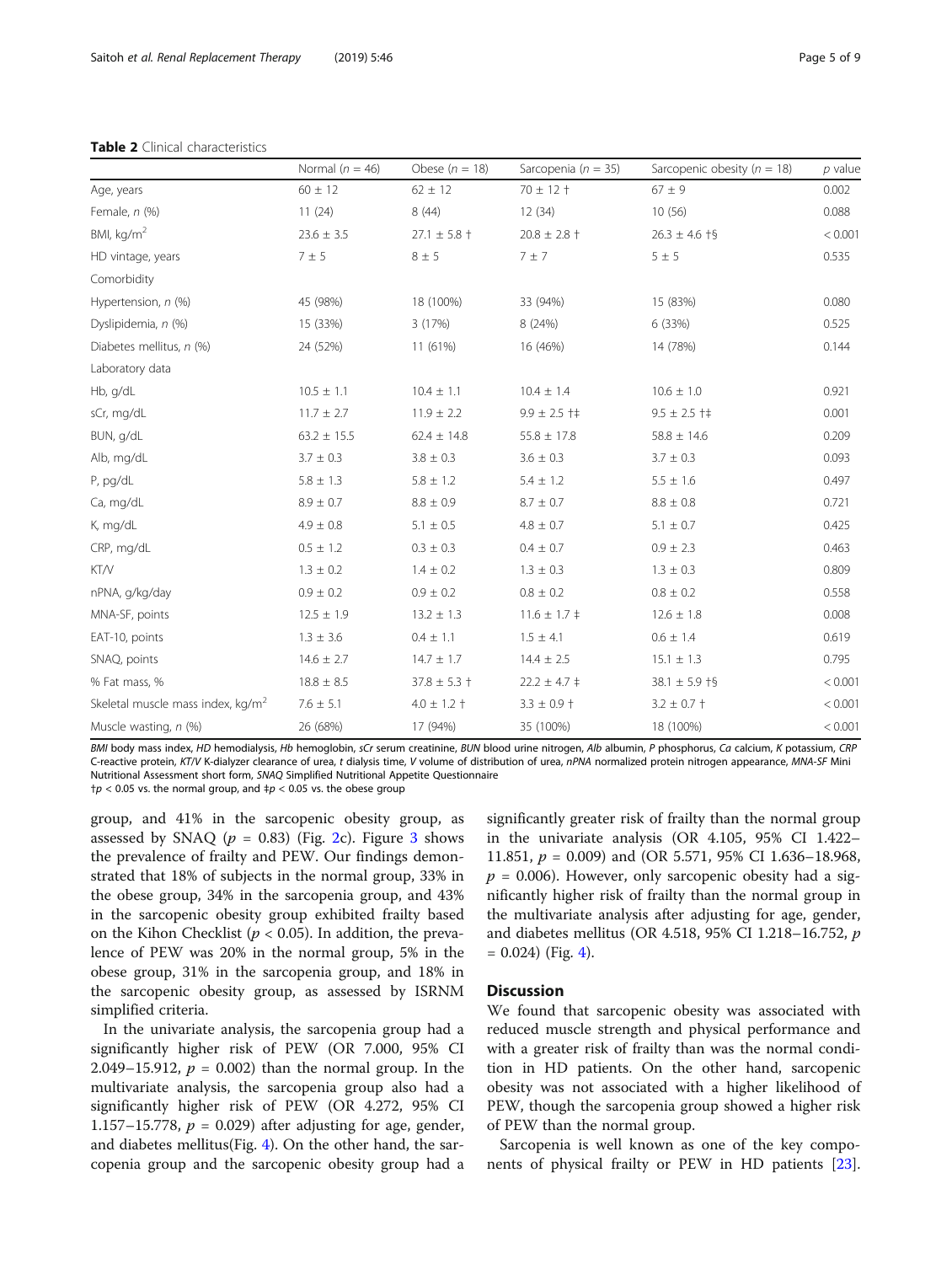<span id="page-5-0"></span>

Assessment of sarcopenia is currently defined as generalized loss of skeletal muscle mass combined with reduced strength or physical performance [[6\]](#page-8-0). However, almost all prior studies considering sarcopenia defined it by only low muscle mass in HD patients [[24\]](#page-8-0). In the present study, sarcopenia was defined by AWGS criteria, including the presence of decreased muscle mass and reduced muscle strength or physical performance. We found that both muscle wasting (75%) and sarcopenia (44%) defined by the AWGS criteria resulted in a higher prevalence than that reported in prior research in HD patients according to different diagnosis criteria [[25\]](#page-8-0). Several factors may explain the higher prevalence of muscle wasting or sarcopenia, including a different cutoff for defining low muscle mass between studies as well as different methodologies, diagnostic definitions, and clinical characteristics of the study populations. In this study, the prevalence of sarcopenic obesity was 15% as assessed with the AWGS criteria and %fat mass (women  $<40\%$ , men  $<30\%$ ). The prevalence of sarcopenic obesity in this study was slightly lower than that in prior studies of patients with HD, which varied from 12 to 62% for men and 2 to 74% for women according to the different definition [\[5](#page-8-0)]. However, few comparative studies have shown the prevalence of sarcopenic obesity in Asians. The prevalence of obesity in patients with type 2 diabetes mellitus or HD,

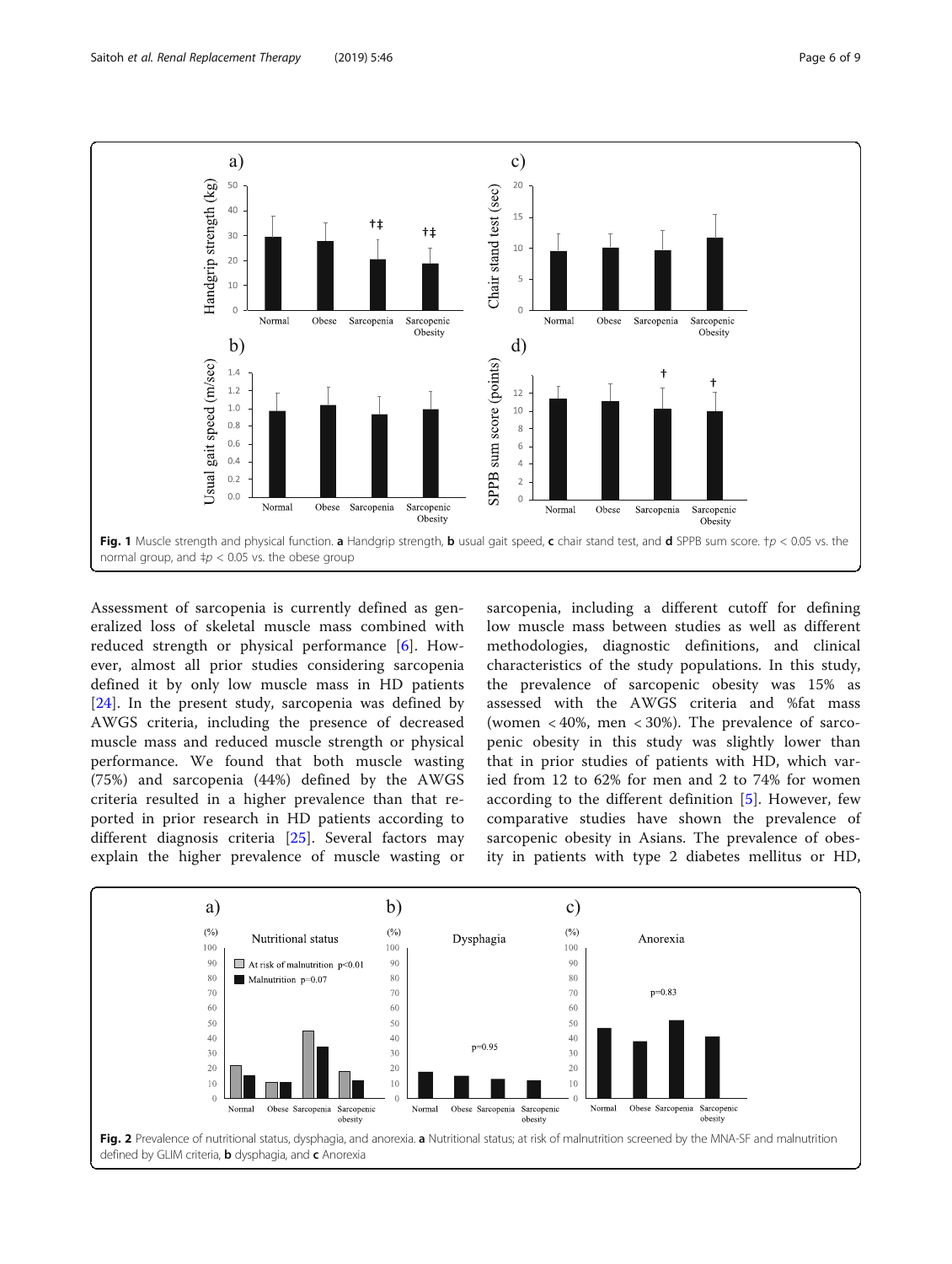<span id="page-6-0"></span>

defined as % fat mass or body mass index  $\geq 30$  kg/ m<sup>2</sup>, is low in most Asian countries compared with that in Western countries [\[26](#page-8-0), [27](#page-8-0)].

Although the gait speed and chair stand test were not significantly different among four groups, these values of the current study were lower than those in age-adjusted community-dwelling Japanese older adults [\[28](#page-8-0)]. On the other hand, handgrip strength in sarcopenia and sarcopenic obesity group were significantly lower than those in normal or obesity group. Our findings are similar to a previous report that muscle mass loss was more associated with reduced muscle strength than impaired physical performance [\[29](#page-8-0)]. Moreover, muscle strength (both handgrip strength and leg strength) was positively associated with the ability to maintain standing balance in elderly population [\[30\]](#page-8-0). These results indicated that reduced muscle strength and/or impaired balance function may contribute to lower SPPB score in sarcopenia and sarcopenic obesity group.

Only a few prior clinical studies have assessed the relationship between body composition and PEW in maintenance dialysis patients [[31](#page-8-0)]. The prevalence of PEW in underweight patients characterized by low muscle mass was significantly higher than that in obese patients. In this study, 20% of the normal group, 5% of the obese

group, 31% of the sarcopenia group, and 18% of the sarcopenic obesity group had PEW according to the ISRNM simplified criteria; sarcopenic obesity was not associated with a higher likelihood of PEW. The concept of PEW is discriminated from malnutrition associated with inadequate nutritional intake caused by anorexia, swallowing function, or dietary restrictions. Because CKD or HD treatment-related uremic toxins, hypercatabolic status, and hyperinflammatory status also contribute to the development of PEW [[32](#page-8-0)]. The present study demonstrated that despite the variation in malnutritionassociated factors, there were no significant difference of nPCR, SNAQ, or EAT-10 between sarcopenia and sarcopenic obesity group. These results suggest that higher risk of PEW in sarcopenia group may be explained by its links with CKD or HD treatment-related uremic toxins, hypercatabolic status, and hyperinflammatory status. Hence, sarcopenia group may progress into the kidney disease cachexia stage, which is conceptual framework proposed as a continuum with PEW first followed by cachexia [\[33\]](#page-8-0). Thus, we recognize that the evaluation of sarcopenia or sarcopenic obesity is useful in clinical practice, especially in planning effective interventions. Our results suggested that sarcopenic obesity patients were necessary to improve muscle strength, and get out

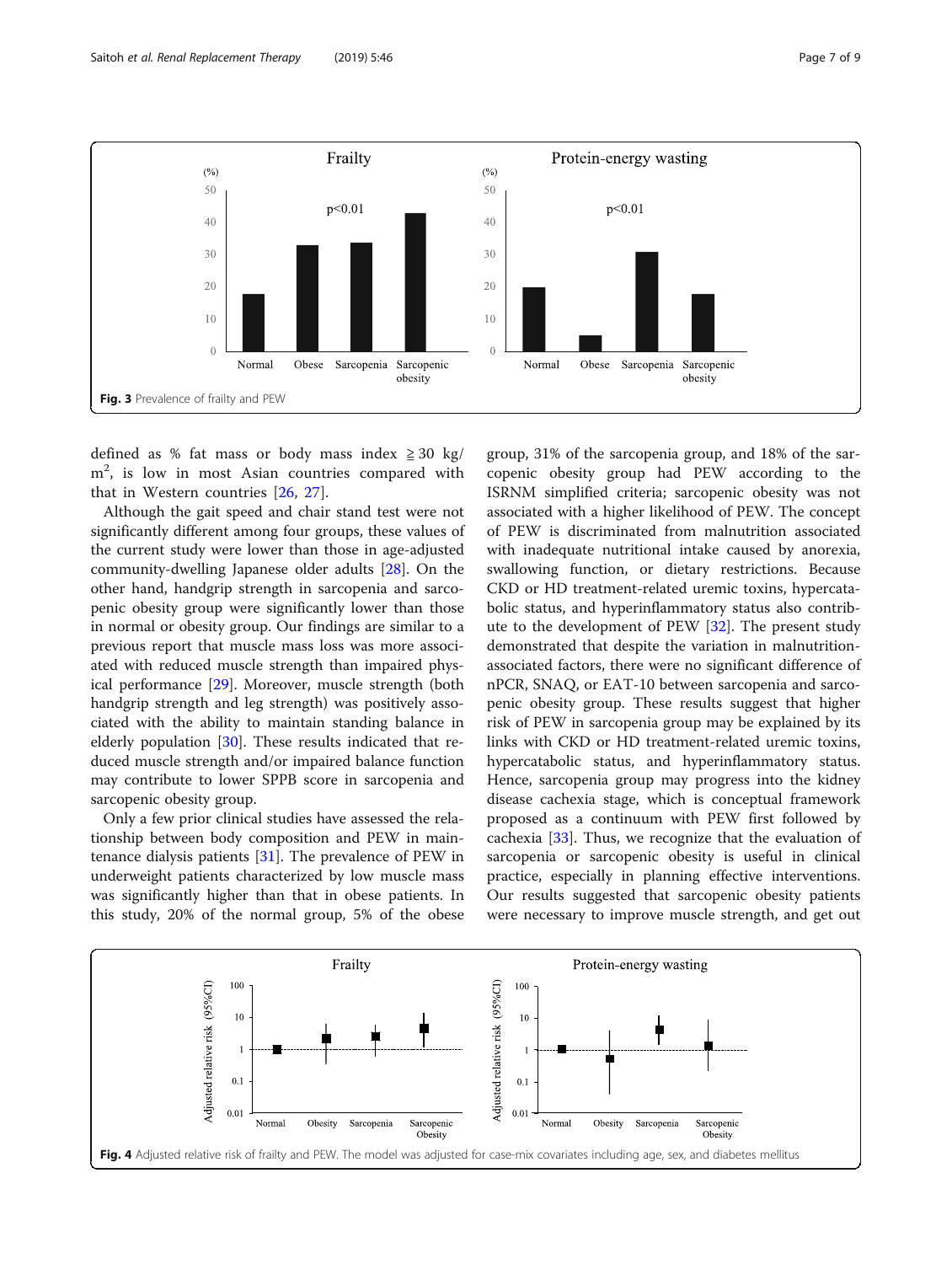<span id="page-7-0"></span>of a physical frailty cycle. On the other hand, it is reported that the concurrence of sarcopenia and obesity were closely associated with metabolic impairments, increased CVD risk, and physical disability [\[34,](#page-8-0) [35\]](#page-8-0). Increasing fat mass leads to secrete adipocytokines that further promote insulin resistance as well as confer potentially direct catabolic effects on muscle. Thus, these vicious cycles between muscle loss and fat gain lead to more sarcopenia, and fat accumulation, increased risk of CVD, and physical disability [\[36](#page-8-0)]. The disadvantage of long-term effects of obesity or high amount of adipose tissue on future incidence of CVD may be overwhelmed by the short-term effects of underweight or sarcopenia. From the view point, it is important to improve muscle mass, muscle strength, and physical performance in both sarcopenia and sarcopenic obesity group. Although several evidences demonstrated the benefit of exercise or regular physical activity intervention for sarcopenia; however, there was very little evidence against the patients with sarcopenic obesity [[37](#page-8-0)]. Sarcopenic obesity is often difficult to prescribed effective exercise training or regular physical activity by impairments physical function and physical performance or increased arthralgia of weight-bearing joints [\[38\]](#page-8-0). There is a need to develop new strategies to promote sustainable exercise training or regular physical activity intervention for sarcopenic obesity.

# Limitations

Several limitations of our present study should be noted. First, our findings are limited to a relatively small number of patients at a single dialysis center and thus may not have enough statistical power. However, most of the results are comparable to those from prior clinical studies. Second, we defined PEW according to ISRNM simplified criteria consisting of the following four categories: lower BMI (< 23 kg/m<sup>2</sup>), sCr/BSA, Alb, and nPNA. Therefore, most of the sarcopenic obesity patients did not meet the BMI criteria, which might have led to a lower prevalence of PEW in the sarcopenic obesity patients. Third, skeletal muscle mass and fat mass were evaluated by BIA after a midweek dialysis session. These estimated skeletal muscle mass or fat mass measurements can be affected by fluid status or hydration status. However, most patients received optimal fluid management and completed the appropriate dialysis sessions. Fourth, it has become apparent in recent studies that PEW can be induced by inflammatory processes in hemodialysis patients. However, the present study unfortunately could not assess the specific inflammatory markers such as tumor necrosis factor α (TNFα) and interleukin 6 (interleukin-6). It remains unclear whether inflammatory status in hemodialysis patients with sarcopenic obesity; further studies are therefore needed to assess this result.

# Conclusion

Sarcopenic obesity was closely associated with frailty compared with the normal condition in HD patients. However, sarcopenic obesity was not associated with a higher likelihood of PEW.

#### Abbreviations

ANOVA: Analysis of variance; ASM: Appendicular skeletal muscle mass; AWGS: Asia Working Group for Sarcopenia; BIA: Bioimpedance electrical analysis; CI: Confidence intervals; EWGSOP: European Working Group on Sarcopenia in Older People; GLIM: Global Leadership Initiative on Malnutrition; HD: Hemodialysis; ISRNM: International Society of Renal Nutrition and Metabolism; J-EAT-10: Japanese version of EAT-10; MNA-SF: Mini Nutritional Assessment short form; nPNA: Normalized protein nitrogen appearance; OR: Odds ratios; PWE: Protein-energy wasting; sCr/ BSA: Serum creatinine normalized by the body surface area; SMI: Skeletal muscle mass index; SNAQ: Simplified Nutritional Appetite Questionnaire; SPPB: Short physical performance battery

#### Acknowledgments

The authors wish to thank the doctors, nurses, and clinical engineers who engaged in the treatment of our patients in Meiseikai Toyo Clinic Yachimata.

#### Authors' contributions

SM provided the research design, data measurements and analysis, and wrote the manuscript. OM and KH provided the data collection and measurements. SK, IH, and TY participated in the research design and substantially contributed to the study concept. All authors read and approved the final manuscript.

#### Funding

Not applicable.

#### Availability of data and materials Not applicable.

#### Ethics approval and consent to participate

Informed consent was obtained from all patients, and this study protocol was conducted in accordance with the Principles of the Declaration of Helsinki and the Declaration of Istanbul, and was approved by the institutional review boards at the Meisei-kai Toyo clinic, Chiba, Japan.

#### Consent for publication

Not applicable.

#### Competing interests

The authors declare that they have no competing interests.

#### Author details

<sup>1</sup>Department of Rehabilitation, Sakakibara Heart Institute, Tokyo, Japan. <sup>2</sup>Meiseikai Toyo Clinic Yachimata, Chiba, Japan. <sup>3</sup>Department of Physical Therapy, Faculty of Health Science, Juntendo University, Tokyo, Japan. 4 Department of Cardiology, Sakakibara Heart Institute, Tokyo, Japan.

# Received: 8 April 2019 Accepted: 25 September 2019 Published online: 27 November 2019

#### References

- 1. Lavie CJ, Milani RV, Ventura HO. Obesity and cardiovascular disease: risk factor, paradox, and impact of weight loss. J Am Coll Cardiol. 2009;53: 1925–32.
- 2. Kalantar-Zadeh K, Kopple JD. Obesity paradox in patients on maintenance dialysis. Contrib Nephrol. 2006;151:57–69.
- 3. Kittiskulnam P, Carrero JJ, Chertow GM, Kaysen GA, Delgado C, Johansen KL. Sarcopenia among patients receiving hemodialysis: weighing the evidence. J Cachexia Sarcopenia Muscle. 2017;8(1):57–68.
- 4. Prado CM, Wells JC, Smith SR, Stephan BC, Siervo M. Sarcopenic obesity: A Critical appraisal of the current evidence. Clin Nutr. 2012;31:583–601.